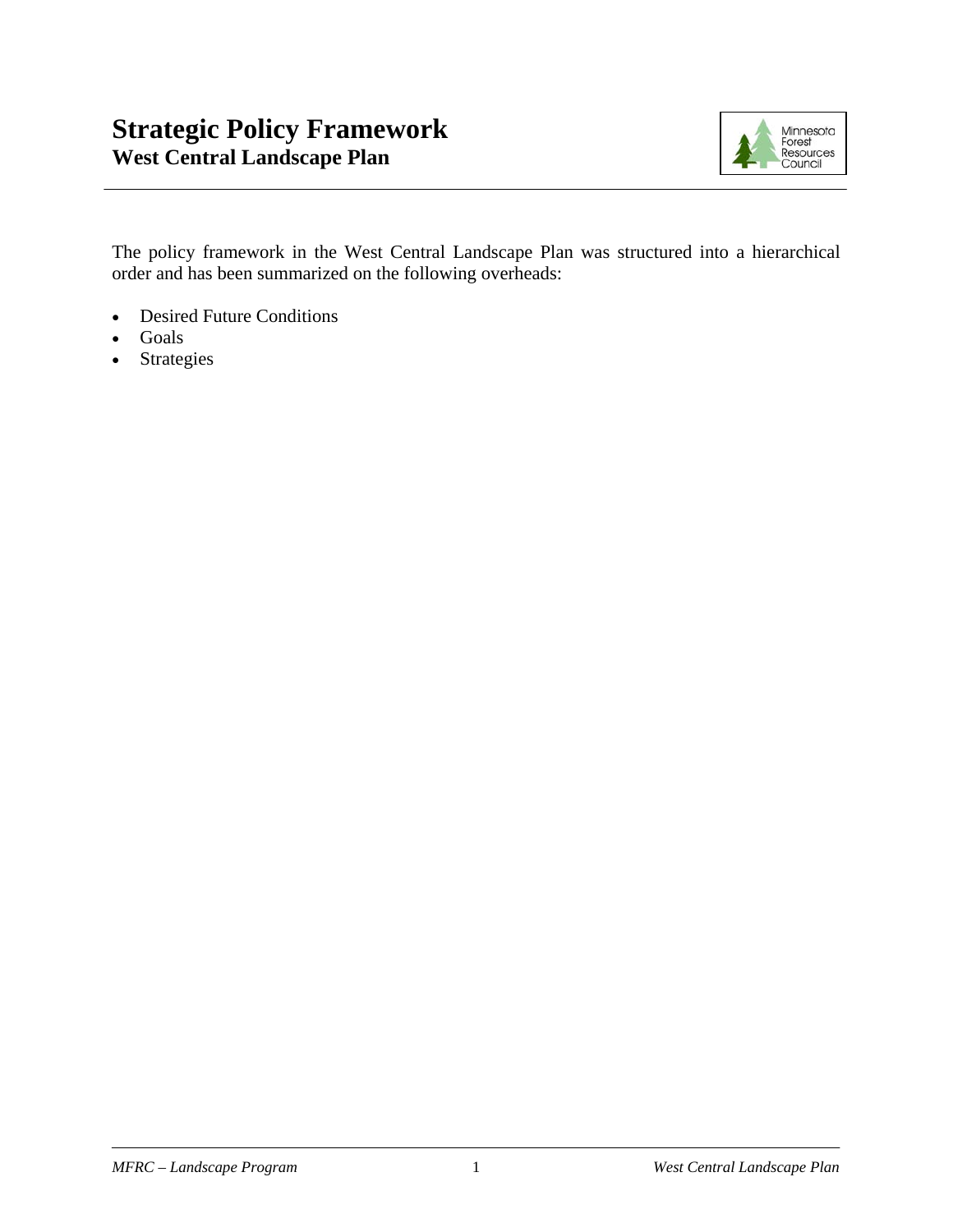# **Desired Future Conditions West Central Landscape Plan**

**DFC 1. Forest and Prairie Ecosystems**. Forest and prairie ecosystems are healthy, resilient, and functioning providing sustainable economic and/or recreational opportunities.

**DFC 2. Water Resources**. Water resources are managed to sustain their health for people and provide critical habitat for many species of plants and animals.

**DFC 3. Business.** Viable and geographically diverse natural resource businesses that advocate the long term stewardship of community resources exist and grow in the landscape.

**DFC 4. Education and Awareness**. Public is well educated relative to environmental concerns and how to obtain technical assistance.

**DFC 5. Coordination.** Cooperation and coordination between agencies, interest groups, and private landowners has resulted in effective communication, planning, and natural resource management.

**DFC 6. Land Use Policy.** Land use policies, regulations, and voluntary opportunities are in place to preserve the rural land base, recognizing wise development is necessary.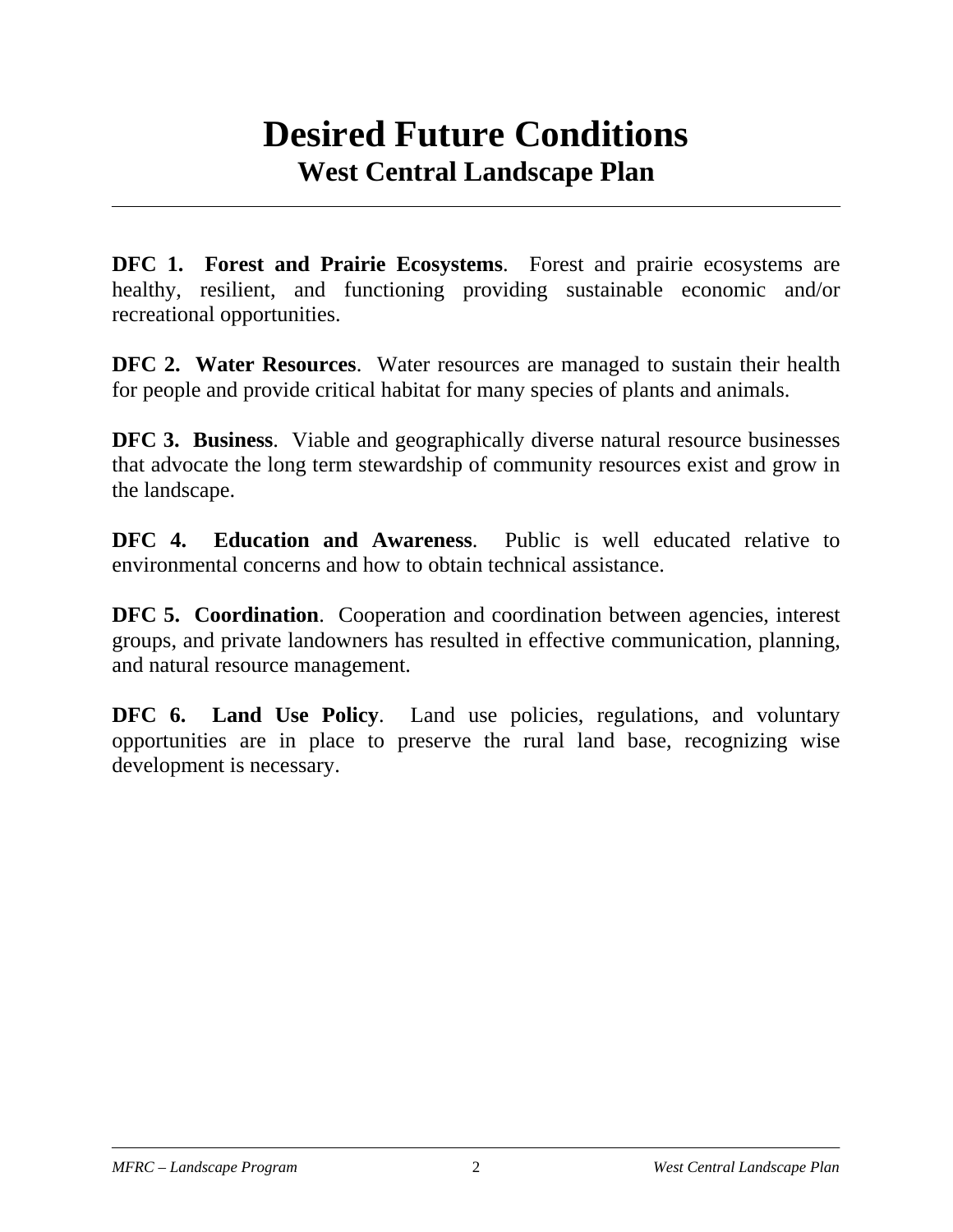# **Goals West Central Landscape Plan**

### **DFC 1**. **Forest and Prairie Ecosystems**

**Goal A**: **Increase Forests**. Historically this landscape was 36% (1,985,400 acers) forested in the following cover types: Pine, Tamarack, Oak, Lowland Hardwoods, Upland Hardwoods and Aspen/Birch. Restore these native forested types from the current  $11\%$  (579,300 acres) to  $15\%$  (825,000 acres) in the landscape. Refer to Appendix C for historical and current breakdown.

**Goal B: Assistance for NIPFs**. Assure that 50% of the private forest land parcels greater then 40 acres have landowners who use professional advice in caring for their land currently, stewardship plans cover 26% of the nonindustrial private land statewide.

**Goal C**: **500 Acre + Forests**. Maintain size of tracts of 500 contiguous acres or greater of forest land.

**Goal D**: **Increase Grasslands**. Enhance the opportunities for restoring native species by increasing existing grassland habitat (primarily non-native) from the current 27% (1,500,200 acres) to 33 % (1,800,600 acres) of the landscape by using native species in grassland restorations and protecting all remaining native prairies.

## **DFC 2**. **Water Resources**

**Goal A: Riparian Buffers.** Maintain and increase riparian buffers along and around all public waters.

**Goal B: Water Quality BMPs**. Best Management Practices (BMPs) are used on at least 80% of the management activities in forests and forest riparian zones to protect water quality.

**Goal C: Non-Point Pollution/Flooding**. Reduce non-point source pollution and urban flooding.

#### **DFC 3**. **Natural Resource Based Business**

**Goal A**: **NR Business Dev't**. Encourage natural resource based businesses, both service and product driven, of all sizes.

**Goal B**: **NR Material Supply**. Maintain a stable supply of raw natural resources products.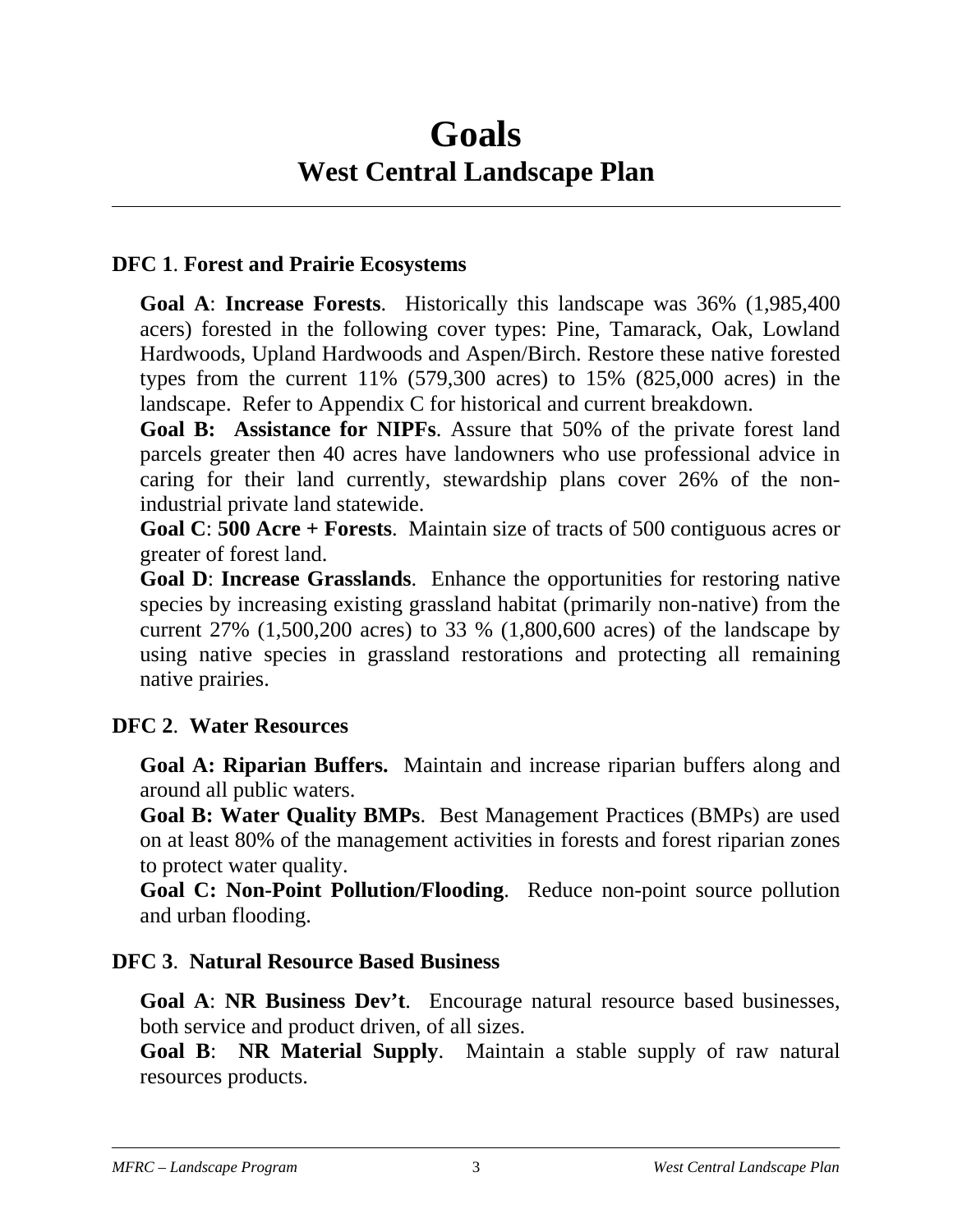#### **DFC 4**. **Education and Awareness**

**Goal A**: **Public Officials Awareness**. Public officials and their staff are aware of the benefits of healthy ecosystems and the value of viable natural resource based businesses.

**Goal B**: **Youth Awareness**. Promote natural resource educational programs for grades K-12 that result in students understanding ecological functions and values.

**Goal C: Landowner Awareness**. Land owners and potential land owners understand their role as land stewards and are aware of sources of professional natural resources assistance.

**Goal D**: **General Public**. The general public is informed of natural resource issues through the mass media to the extent that the public understands basic ecological concepts and that forest resources are renewable.

### **DFC 5**. **Coordination**

**Goal A: Inventory & Analysis**. Encourage the cooperative inventory and analysis of forest resources.

### **DFC 6**. **Land Use Policy**

**Goal A: Rural Land Policy**. Protect rural land and forest base from unrestricted/unplanned development to enhance or preserve the natural resources and reduce infrastructure costs.

**Goal B: Incentives.** Provide cost share incentives for sustainable natural resource practices.

**Goal C**: **Tax Policy**. A tax structure that provides incentives for sustainable natural resource management.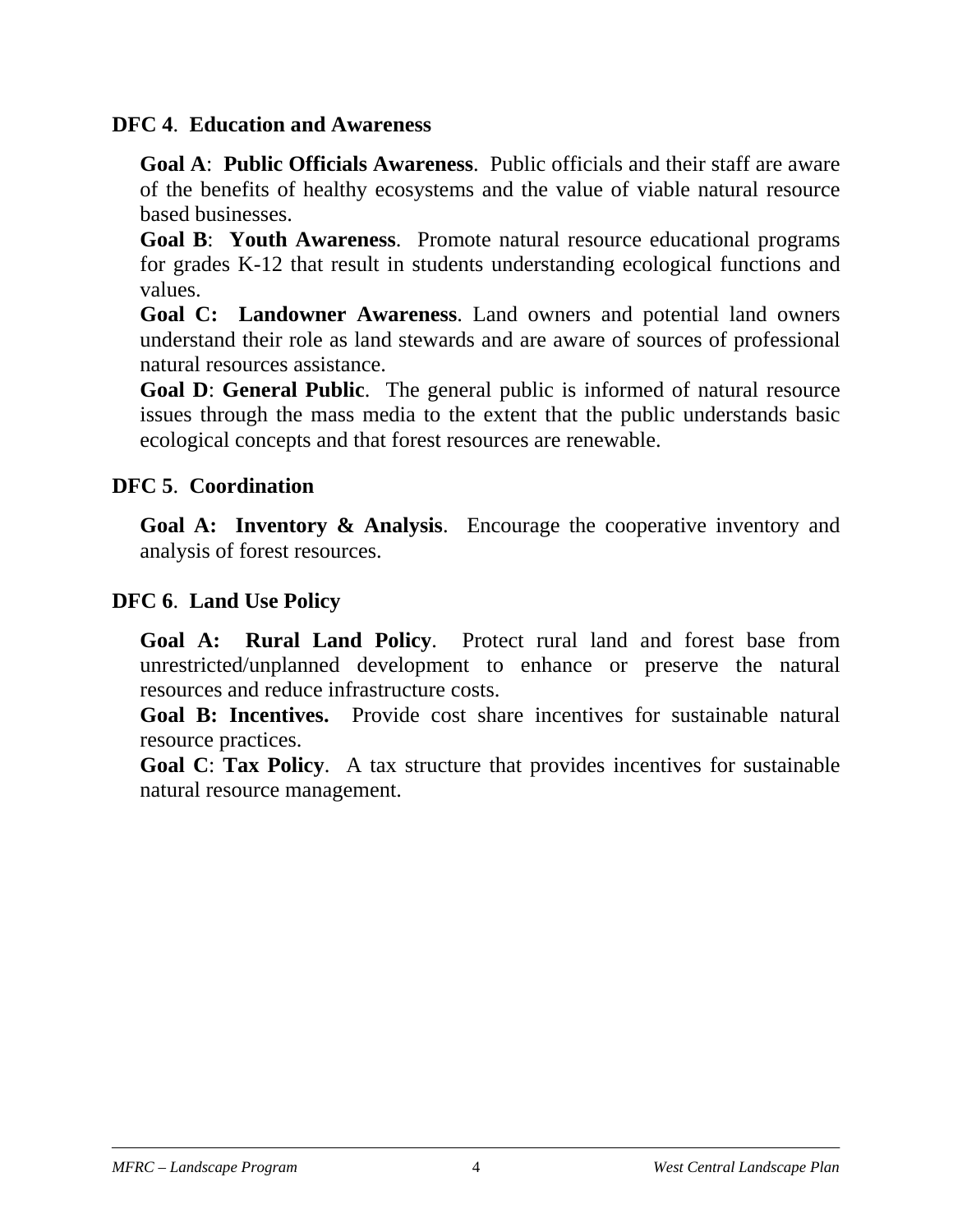# **Strategies West Central Landscape Plan**

**DFC 1**. **Forest and Prairie Ecosystems**. Forest and prairie ecosystems are healthy, resilient, and functioning providing sustainable economic and/or recreational opportunities.

**Goal A**: Historically this landscape was 36% (1,985,400 acers) forested in the following cover types: Pine, Tamarack, Oak, Lowland Hardwoods, Upland Hardwoods and Aspen/Birch. Restore these native forested types from the current 11% (579,300 acres) to 15% (825,000 acres) in the landscape. Refer to Appendix C for historical and current breakdown.

**Strategy 1:** Identify 245,000 acres on appropriate sits where forest resources should be restored and distribute these maps to local land use authorities/units.

**Strategy 2**: Use Federal Farm Programs to reforest 75,000 acres (3%) of previously forested agricultural lands Reforest historically forested sites, such as riparian areas with appropriate native species.

**Strategy 3:** Initiate resource conservation programs that promote forest resource management and protect the land base.

**Strategy 4:** Coordinate ecological goals for Wadena County with the North Central Landscape goals (refer to *Recommended Desired Outcomes, Goals and Strategies North Central Landscape Region – A Report to the MN Forest Resources Council*, March 25, 2003).

**Goal B:** Assure that 50% of the private forest land parcels greater then 40 acres have landowners who use professional advice in caring for their land currently, stewardship plans cover 26% of the non-industrial private land statewide.

**Strategy 1:** Publicize the importance of resource management through PSA's (Public Service Announcements) and other outreach efforts.

**Strategy 2:** Encourage programs that allow non-industrial private forest and prairie landowners to use well-qualified natural resource advisors at a reasonable cost.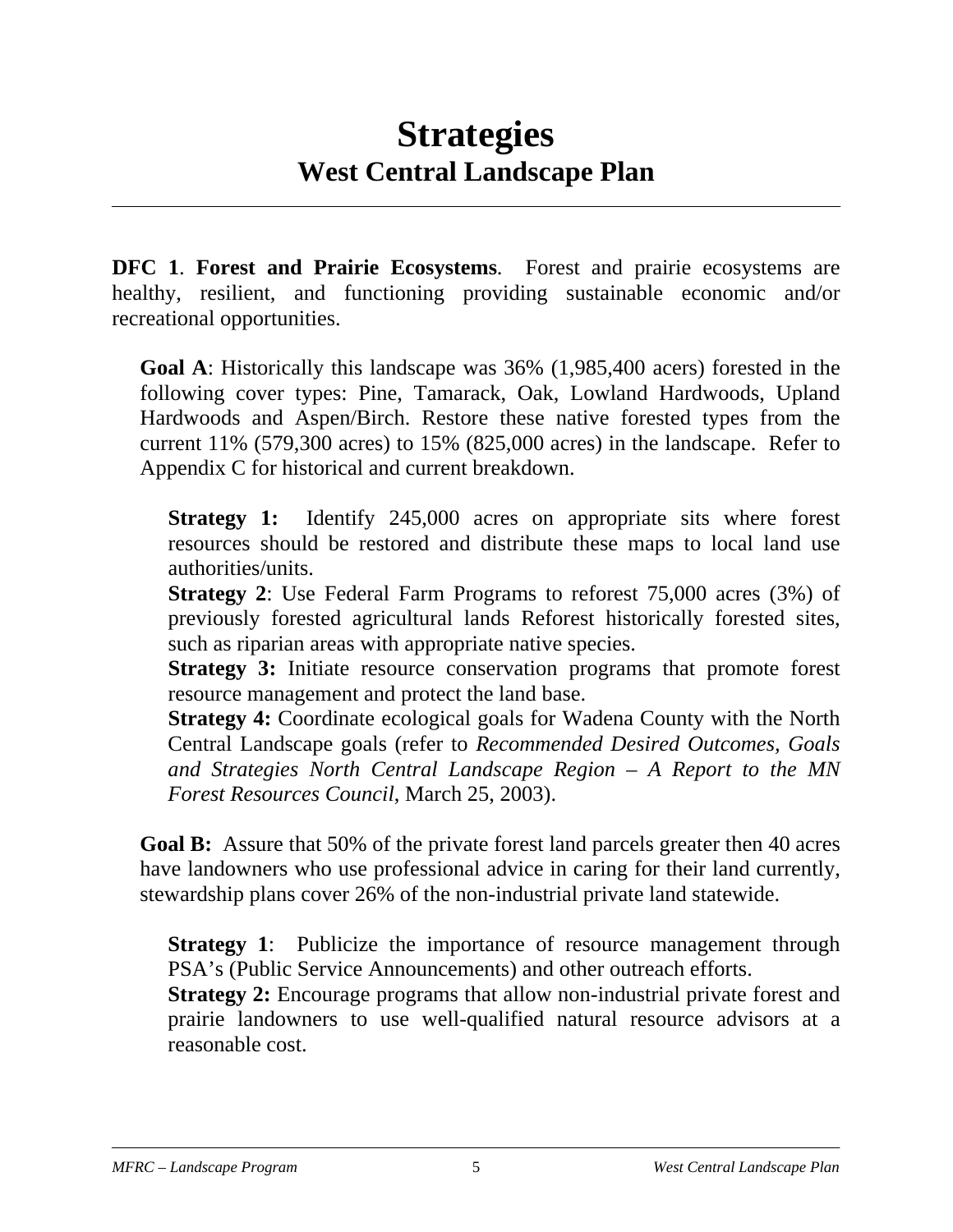**Goal C**: Maintain size of tracts of 500 contiguous acres or greater of forest land.

**Strategy 1:** Identify and map 500 acres or greater forest tracts and distribute the map and data to local land use authorities.

**Strategy 2:** Encourage organizations (State of Minnesota, National, Sportsmen Groups, etc) to adopt conservation easements or pay stewardship costs for conservation easements on large forested properties. (Similar to current Legislative Commission on Minnesota's Resources - LCMR wildlife corridors project costing approximately \$10-12,000 per easement).

**Strategy 3:** MFRC should explore ways to encourage counties and townships to adopt land use planning and zoning regulations, which preserves an appropriate and significant portion of the non-developed private land base in 40 acre or greater parcels of forest, wetland, prairie, and agriculture.

**Strategy 4:** Encourage cluster developments that group development to certain parts of a parcel and leave the remaining naturally vegetated.

**Goal D:** Enhance the opportunities for restoring native species by increasing existing grassland habitat (primarily non-native) from the current 27%  $(1,500,200$  acres) to 33 %  $(1,800,600$  acres) of the landscape by using native species in grassland restorations and protecting all remaining native prairies.

**Strategy 1:** Encourage the establishment of an additional 300,000 acres of native grassland with at least 10% in Type I "Bird Conservation Areas" (appendix D for description).

**Strategy 2:** In the area east of the prairie regions, consolidate existing grass acreage into larger patches to create better habitat for nesting ducks and other grassland nesting birds.

**Strategy 3:** Restore a range of woodland/grassland mixes, including sparsely timbered oak savannah and other areas with a nearly closed canopy with varying amounts of shrub/grass understory.

**Strategy 4:** Discourage planting trees on inappropriate sites in the prairie region, such as areas in close proximity to existing native grasslands or areas being managed by mutual agreement of the affected parties as treeless habitat.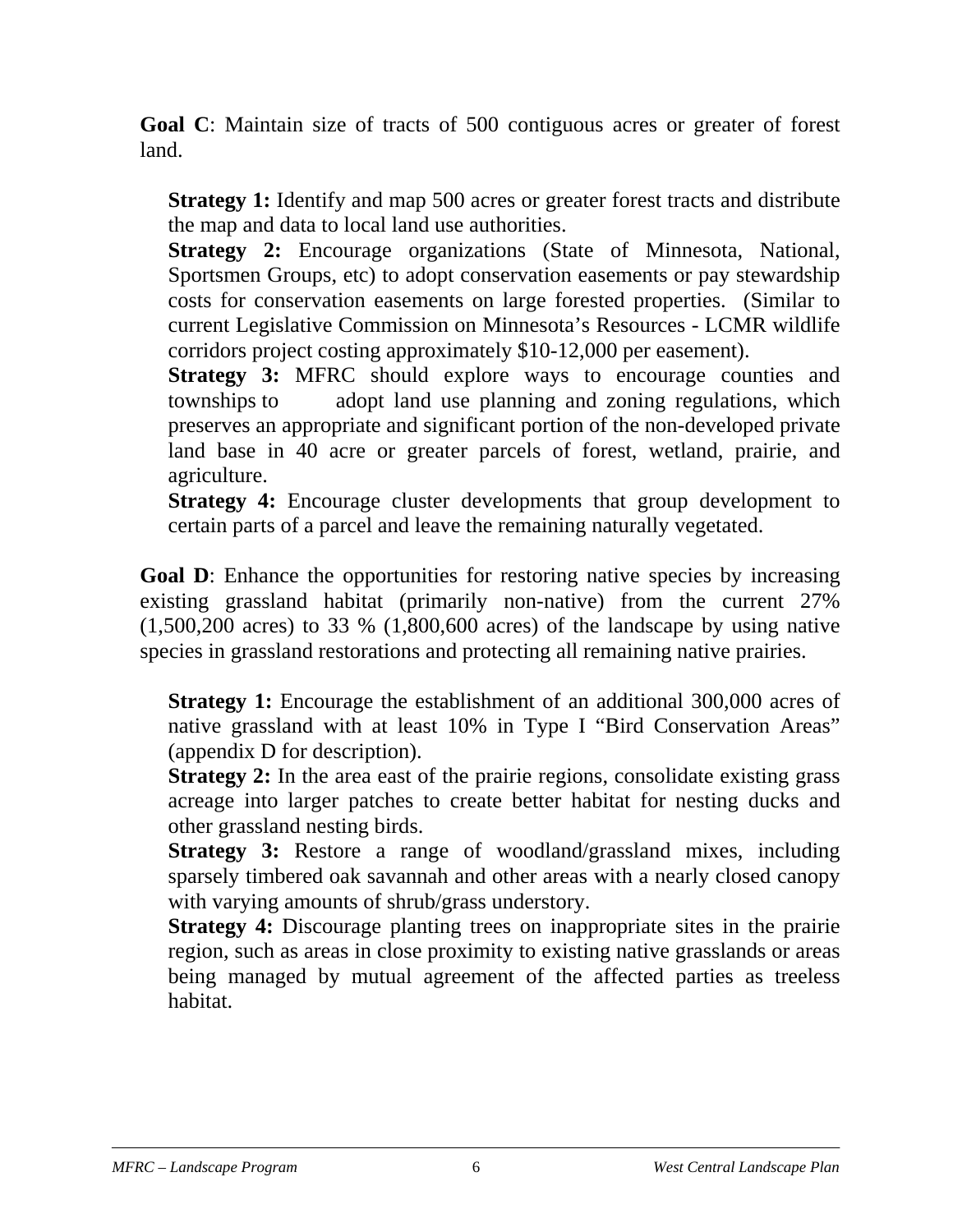**DFC 2**. **Water Resources**. Water resources are managed to sustain their health for people and provide critical habitat for many species of plants and animals.

**Goal A:** Maintain and increase riparian buffers along and around all public waters.

**Strategy 1:** Encourage Soil and Water Conservation Districts (SWCDs) to continue their riparian buffer work.

**Strategy 2:** Identify and map existing riparian buffers in the landscape.

**Strategy 3:** Develop small grant (matching funds) program to encourage proper planning, design and installation of riparian buffers.

**Goal B:** Best Management Practices (BMPs) are used on at least 80% of the management activities in forests and forest riparian zones to protect water quality.

**Strategy 1**: Support Minnesota Logger Education Program (MLEP) efforts to encourage loggers to practice BMPs.

**Strategy 2:** Expand surface water monitoring program.

**Strategy 3:** Encourage septic system updates whenever property changes ownership.

**Strategy 4:** Expand BMP monitoring activities.

**Strategy 5:** Encourage written BMP implementation plans for development projects near shorelands, riparian, etc.

**Strategy 6:** Use BMPs to protect well-head areas.

**Goal C:** Reduce non-point source pollution and urban flooding.

**Strategy 1:** Encourage use of educational programs on the benefits of preventing wind erosion.

**Strategy 2:** Encourage Extension Service to develop and promote BMPs for controlling wind erosion through farm associations, Minnesota Department of Agriculture, and SWCDs.

**Strategy 3:** Reduce the extent of land that is cultivated and developed within areas subject to wind erosion or snow pack.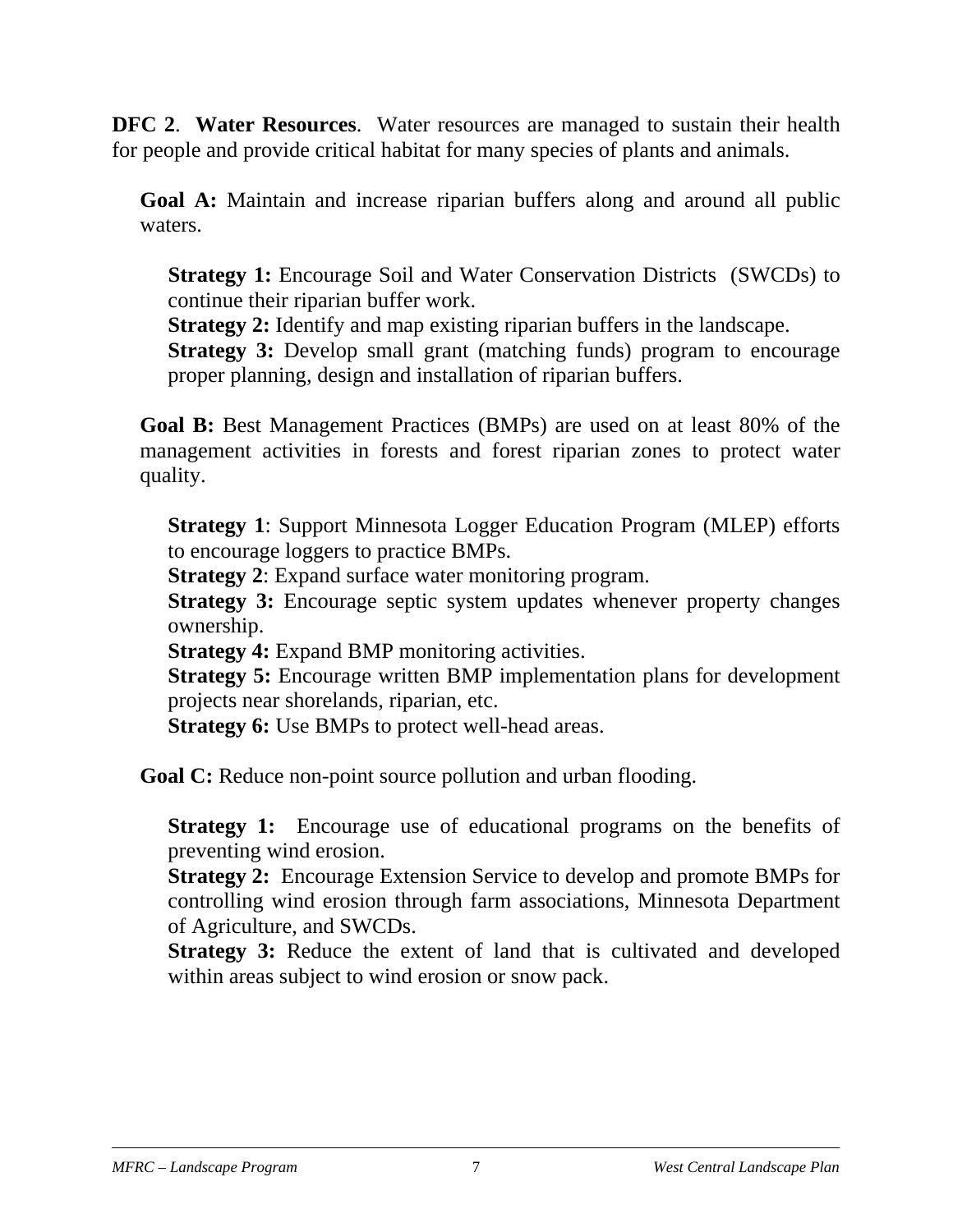**DFC 3**. **Business**. Viable and geographically diverse natural resource businesses that advocate the long term stewardship of community resources exist and grow in the landscape.

**Goal A**: Encourage natural resource based businesses, both service and product driven, of all sizes.

**Strategy 1:** Encourage partnering of for-profit and non-profit organizations to promote favorable business opportunities/climates.

**Strategy 2:** Use government purchasing power to encourage business development, for example purchase locally.

**Strategy 3:** Identify raw material base for potential business.

**Goal B**: Maintain a stable supply of raw natural resources products.

**Strategy 1**: Promote short rotation woody crops on up to 35,000 acres on appropriate sites.

**Strategy 2**: MFRC should explore the pros and cons of right to practice forestry legislation as a tool to promoting sustainable forestry.

**DFC 4**. **Education and Awareness**. Public is well educated relative to environmental concerns and how to obtain technical assistance.

**Goal A**: Public officials and their staff are aware of the benefits of healthy ecosystems and the value of viable natural resource based businesses.

**Strategy 1:** Identify economic cost of poor environmental policy and advertise those numbers against other economic costs.

**Strategy 2:** Provide environmental educational opportunities for county staff in appropriate areas of concern.

**Strategy 3:** Offer MFRC sponsored talks at annual statewide township and county association meetings.

**Strategy 4:** Facilitate a workshop and develop appropriate fact sheets on Forestry  $+$  Economic Development  $+$  Opportunities  $+$  Benefits, and invite local officials and landowners.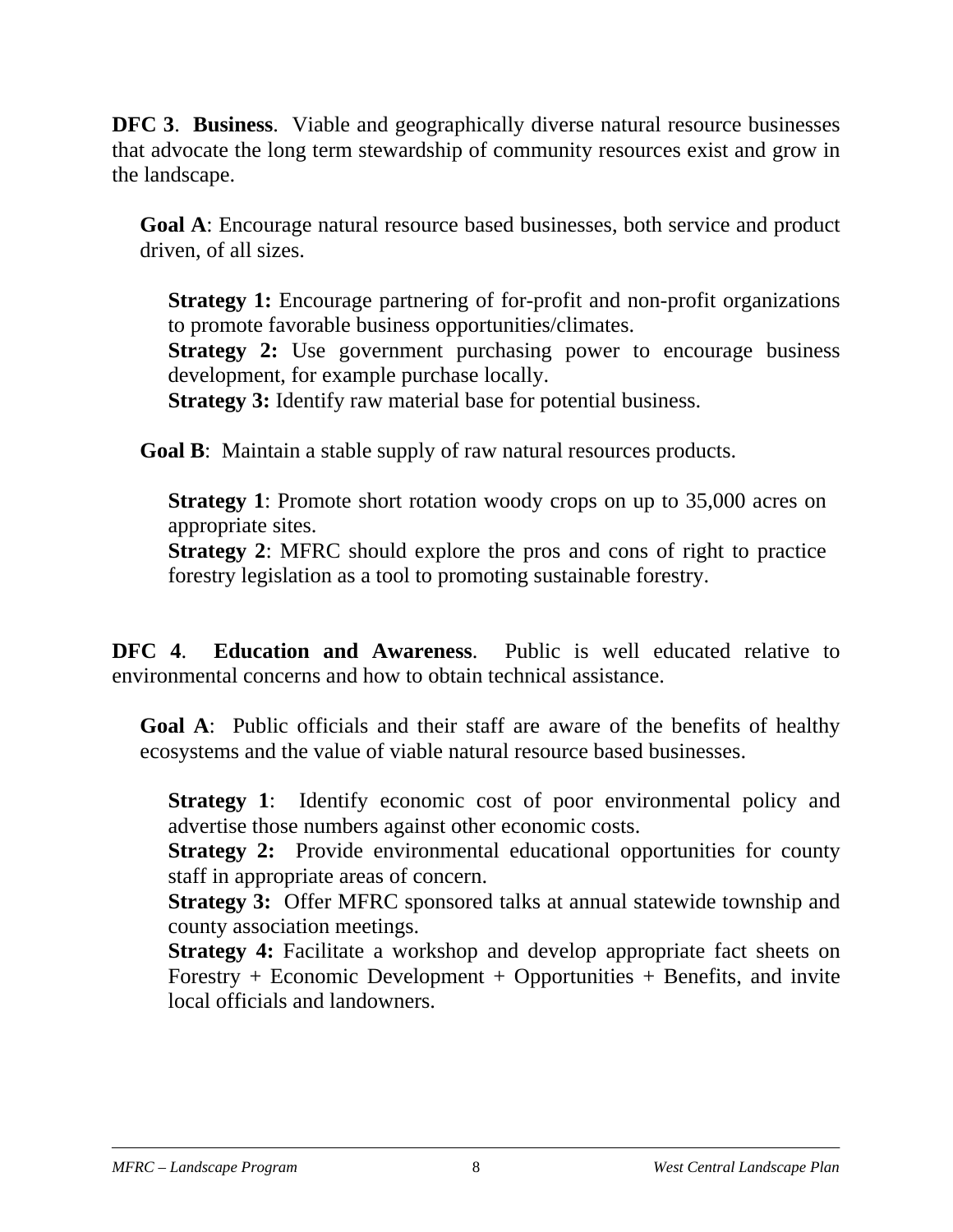**Goal B**: Promote natural resource educational programs for grades K-12 that result in students understanding ecological functions and values.

**Strategy 1:** Fund and promote existing programs (Project Learning Tree, Project Wild, etc).

**Strategy 2:** Encourage an ecosystem based approach to teaching natural resource management.

**Goal C:** Land owners and potential land owners understand their role as land stewards and are aware of sources of professional natural resources assistance.

**Strategy 1:** Encourage information sharing between organizations such as Forestry co-ops, Extension-private landowners, etc.

**Strategy 2:** Encourage Extension and others to promote forestry assistance sources (Forest Stewardship Planning, etc) in their quarterly news releases to local media.

**Goal D**: The general public is informed of natural resource issues through the mass media to the extent that the public understands basic ecological concepts and that forest resources are renewable.

**Strategy 1:** Develop Public Service Announcements referring to natural resource management issues.

**DFC 5**. **Coordination**. Cooperation and coordination between agencies, interest groups, and private landowners has resulted in effective communication, planning, and natural resource management.

**Goal A:** Encourage the cooperative inventory and analysis of forest resources.

**Strategy 1:** MFRC should continue to serve a primary roll of creating and maintaining forestry data "clearing house".

**Strategy 2:** Supplement Forest Inventory Analysis (FIA) efforts with continuing analysis of forest resources (such as the Gap Analysis Program - GAP).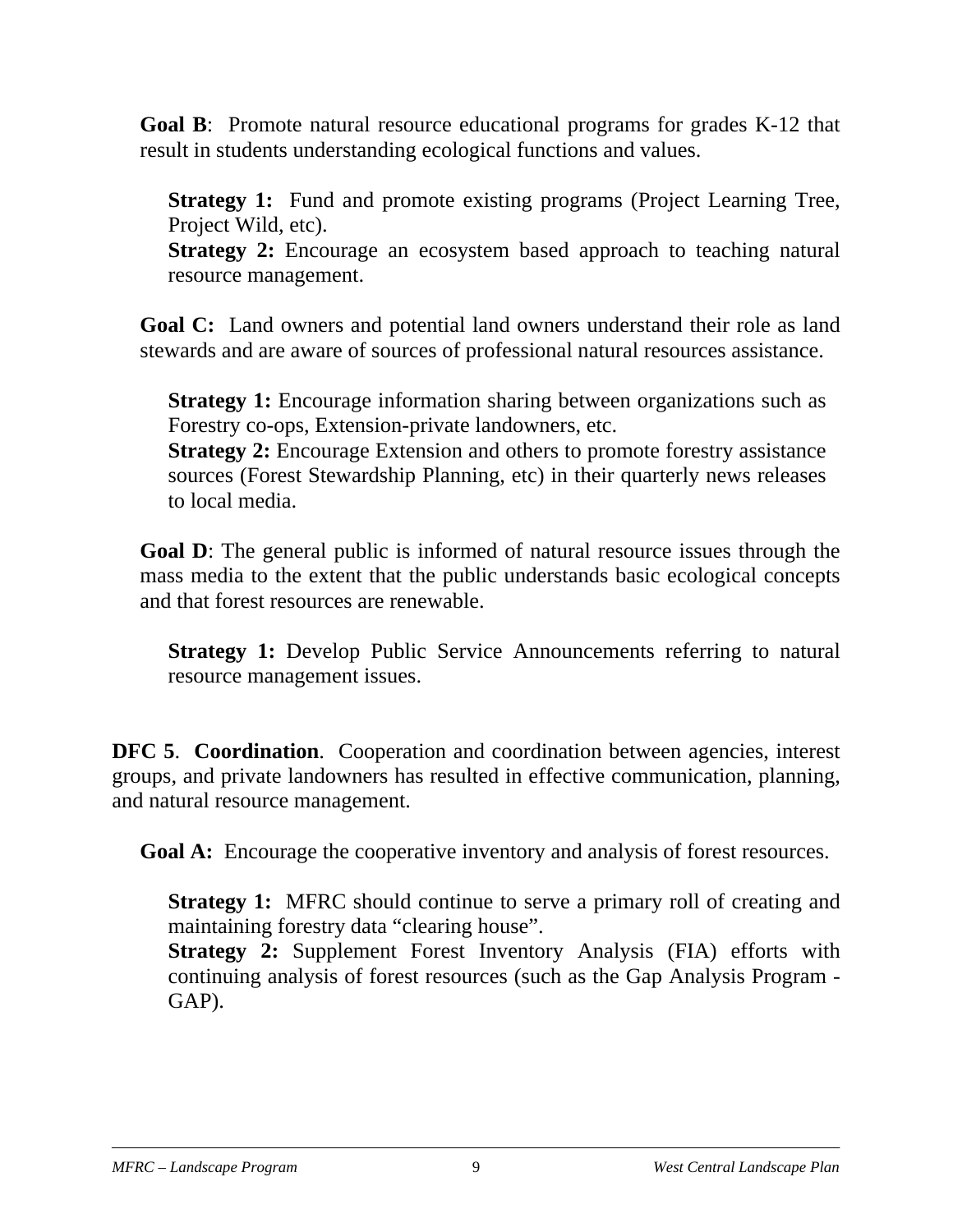**DFC 6. Land Use Policy.** Land use policies, regulations, and voluntary opportunities are in place to preserve the rural land base, recognizing wise development is necessary.

**Goal A:** Protect rural land and forest base from unrestricted/unplanned development to enhance or preserve the natural resources and reduce infrastructure costs.

**Strategy 1:** MFRC should explore ways to encourage counties and townships to adopt land use planning and zoning regulations, which preserves an appropriate and significant portion of the non-developed private land base in 40 acre or greater parcels of forest, wetland, prairie, and agriculture.

**Strategy 2:** MFRC should support the development and distribution of model land use plans and ordinances that promote sustainable forest resource management.

**Goal B:** Provide cost share incentives for sustainable natural resource practices.

**Strategy 1**: Utilize federal, state, and local agencies, sportsmen, service, farm organizations, conservation and environmental groups to develop and/or expand cost share programs in the following areas:

- reforestation projects
- prairie restoration
- wetland restoration
- riparian area restoration
- erosion control systems

**Strategy 2:** Target small, private natural resource based business development with government cost share monies.